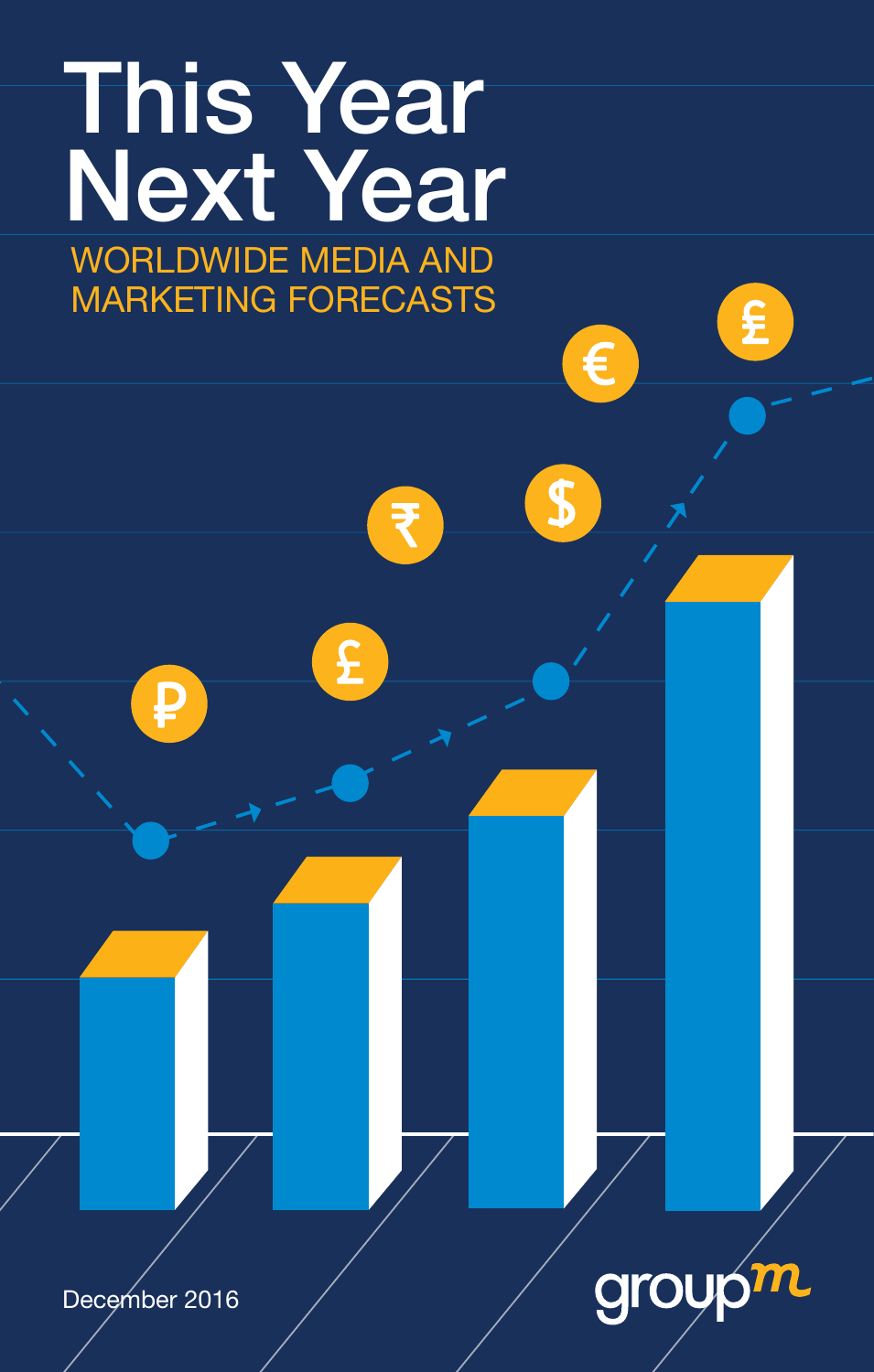# **Introduction**

### **CONTENTS**

| <b>INTRODUCTION</b>       | 2  |
|---------------------------|----|
| <b>BRAZIL</b>             | 8  |
| <b>CANADA</b>             | 12 |
| <b>CHINA</b>              | 16 |
| <b>GERMANY</b>            | 20 |
| <b>INDIA</b>              | 24 |
| <b>RUSSIA</b>             | 28 |
| <b>UNITED KINGDOM</b>     | 32 |
| <b>UNITED STATES</b>      | 36 |
| <b>MARKETING SERVICES</b> | 40 |

**FOR THE FULL 70-COUNTRY FORECAST AND APPENDIX :**

#### **ALL WPP EMPLOYEES:**

link to inside.wpp.com/marketing

#### **GROUPM CLIENTS:**

please speak with your client account director for the full data file or contact Adam Smith (adam.smith@groupm.com)

#### **EVERYONE ELSE:**

link to our sales portal groupmpublications.com or contact Adam Smith (adam.smith@groupm.com)

#### **GroupM** Central Saint Giles 1 St Giles High Street

London WC2H 8AR United Kingdom

The IMF forecasts aggregate global GDP picking up in nominal terms from 4.4% in 2016 to 5.2% in 2017. General price inflation is baked into those numbers, and the IMF and other forecasters have this creeping up in 2017 in the belief governments and central banks are growing less doctrinaire about controlling it. The IMF's 3.3% global aggregate CPI for 2017 would still be lower than the 1999-2015 average of 4.1%: enough to check consumer spending power, but not enough to hand back much pricing power to hunkered-and-bunkered advertisers. As recessionary Brazil observes, shopping around becomes a habit, and it favors digital media.

The main change to world's economic outlook now compared to a year ago is that corporates are even more reluctant to make big investment decisions. Some of this is transitory (energy prices), some more enduring (China's structural adjustment), some political (Brexit, European populism) and some simply because CFOs despair this grinding global recovery will ever reach "escape velocity". GDP growth mathematics therefore increases dependence on government and consumer demand. Relative to consumers, governments are small and indebted. Consumers are just indebted.

Against this slow-low background our new ad forecasts are not much changed, with global ad growth continuing to shadow nominal GDP at 4.3% in 2016 (last time 4.4%) and 4.4% in 2017 (5.2%).

2016 was a maxi-quadrennial without the maxi, as neither the summer Olympics, not the European soccer, nor the US elections surprised to the upside. Ad growth in the developed world looks to have touched a post-Lehman high of 3.2%, but for next year we have this at 2.8%, reverting to its 2000-2015 norm of 2.4%. A lack of maxi makes an easier comp for the faster-growth world, where our lowish 6.1% for 2016 accelerates to a new-normal 7.3% in 2017. The "old normal" 13.8% 2000-2015 is just a memory, except for some in the digital world.

We have digital's share of all global adex at 31% this year rising to 33% next. That is the same as last time, with the run rate of growth continuing to slow through the teens from 15% in 2016 to 13% in 2017. One new milestone is coming up: next year we

All rights reserved. This publication is protected by copyright. No part of it may be reproduced, stored in a retrieval system, or transmitted in any form, or by any means, electronic, mechanical, photocopying or otherwise, without written permission from the copyright owners.

Every effort has been made to ensure the accuracy of the contents, but the publishers and copyright owners cannot accept liability in respect of errors or omissions. Readers will appreciate that the data is as up-to-date only to the extent that its availability, compilation and printed schedules will allow and are subject to change.

#### **Media summary**



|                                    | 2009    | 2010    | 2011    | 2012    | 2013    | 2014    | 2015    | 2016f   | 2017f   |
|------------------------------------|---------|---------|---------|---------|---------|---------|---------|---------|---------|
| North America                      | 157,600 | 159.784 | 164.834 | 171.118 | 174.824 | 179.899 | 183.049 | 188.675 | 193.655 |
| YOY%                               | $-7.2$  | 1.4     | 3.2     | 3.8     | 2.2     | 2.9     | 1.8     | 3.1     | 2.6     |
| Latin<br>America                   | 15,159  | 22,107  | 24,304  | 26,145  | 30,334  | 32,222  | 34,717  | 36,412  | 38,772  |
| YOY%                               | 1.7     | 45.8    | 9.9     | 7.6     | 16.0    | 6.2     | 7.7     | 4.9     | 6.5     |
| Western<br>Europe                  | 83,365  | 87,280  | 88,363  | 85.393  | 84,203  | 86.294  | 88.817  | 92.062  | 94.847  |
| YOY%                               | $-11.1$ | 4.7     | 1.2     | $-3.4$  | $-1.4$  | 2.5     | 2.9     | 3.7     | 3.0     |
| Central &<br><b>Eastern Europe</b> | 9,169   | 10,100  | 11,159  | 11,821  | 12,324  | 12,645  | 12,472  | 13,456  | 14,521  |
| YOY%                               | $-21.5$ | 10.2    | 10.5    | 5.9     | 4.3     | 2.6     | $-1.4$  | 7.9     | 7.9     |
| Asia-Pacific<br>$(\text{all})$     | 109,270 | 119,741 | 129,407 | 139,235 | 148,693 | 157,445 | 166,793 | 176,422 | 187,492 |
| YOY%                               | $-2.5$  | 9.6     | 8.1     | 7.6     | 6.8     | 5.9     | 5.9     | 5.8     | 6.3     |
| <b>North Asia</b>                  | 47.773  | 55.037  | 63,599  | 70.372  | 76.780  | 81.905  | 87,372  | 93,261  | 99,896  |
| YOY%                               | 6.4     | 15.2    | 15.6    | 10.7    | 9.1     | 6.7     | 6.7     | 6.7     | 7.1     |
| Asean                              | 7,381   | 8,559   | 9,464   | 10,502  | 11,586  | 12,371  | 13,789  | 14,483  | 15,832  |
| YOY%                               | 7.1     | 16.0    | 10.6    | 11.0    | 10.3    | 6.8     | 11.5    | 5.0     | 9.3     |
| <b>Middle East</b><br>& Africa     | 12,124  | 13,529  | 14,330  | 15,877  | 16,652  | 15,662  | 16,952  | 17,468  | 18,085  |
| YOY%                               | 5.9     | 11.6    | 5.9     | 10.8    | 4.9     | $-5.9$  | 8.2     | 3.0     | 3.5     |
| World                              | 386,686 | 412,542 | 432.397 | 449.589 | 467.029 | 484,166 | 502.799 | 524,495 | 547.371 |
| YOY%                               | $-6.5$  | 6.7     | 4.8     | 4.0     | 3.9     | 3.7     | 3.8     | 4.3     | 4.4     |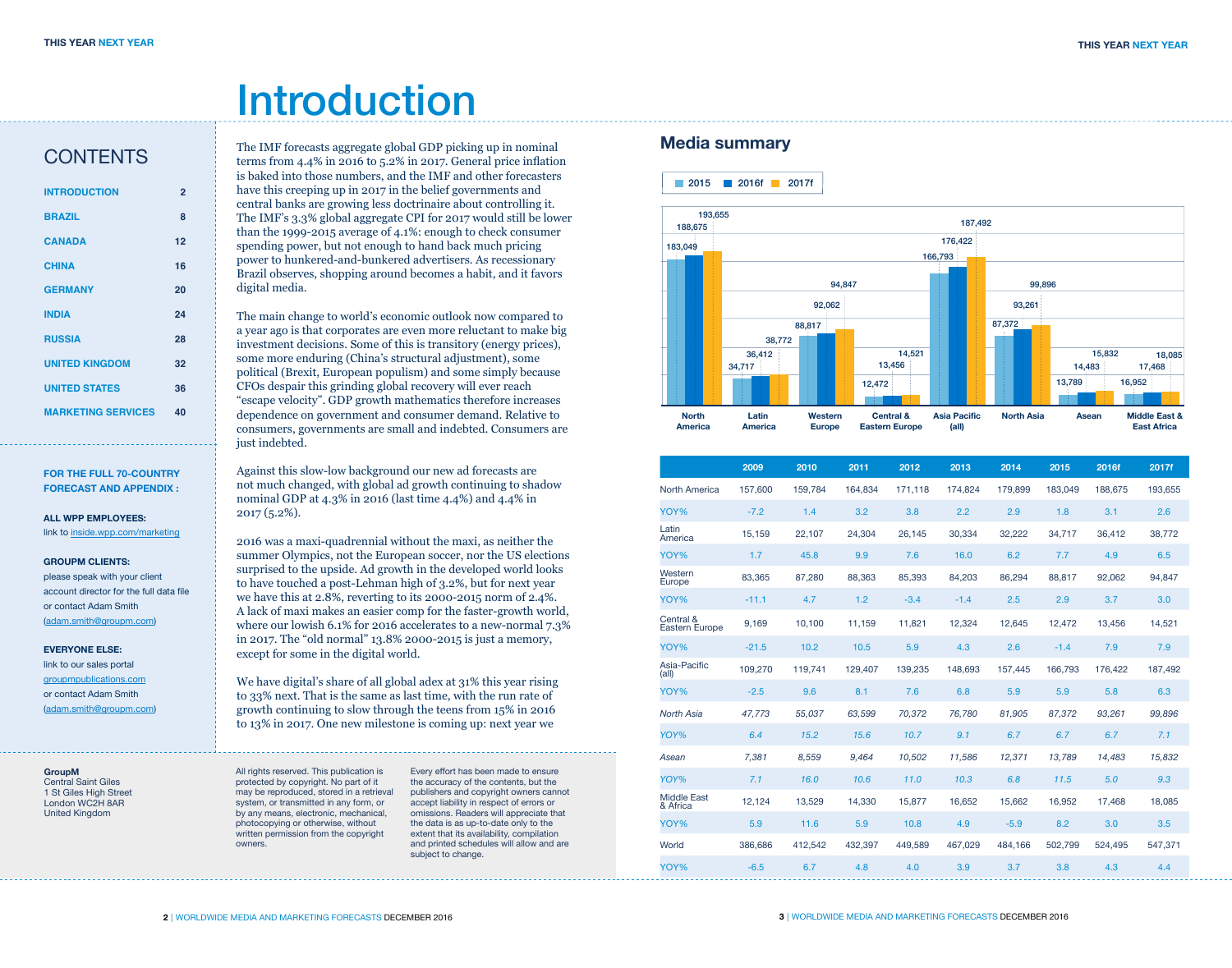## Introduction (cont) and introduction (cont)

#### **2015 Categories YOY% Change and USDmm Top Contributors 2017 USDmm**



predict digital's share of ad investment in the faster-growth world will at last have caught up with the developed world, to the 33% we just noted. The new and old worlds have been contributing equal tonnage of new digital ad dollars since 2013. If we disregard print, which is negative, then in 2016 digital will capture 72 cents of every new ad dollar, and TV 21 cents. In 2017 this becomes 77 to 17.

We do not consider digital as big as traditional TV yet, with TV's ad share resolute at 42% in 2016 and 41% in 2017. It rode a five-year 44% peak 2010-2014, and some of the share it appears to have shed since then is an artefact of poor measurement. 10 countries have already witnessed digital overtake TV, with a further five in line in these forecasts: France, Germany, Ireland, Hong Kong and Taiwan. Digital fuels its growth by recruiting long-tail advertisers and winning share from other media. To this it now adds a serious attempt to win TV's big-brand advertising, an endeavor which will turn as much on digital's quality as on its undoubted quantity.

The Trump victory has raised uncertainty. This means more hesitation in important decisions in the short-term, by people, governments and corporates. Advertising spend will likely be negatively impacted until there is clarity on policy. Brexit, or more accurately, the process leading to this, has had a discernible effect on what CFOs and financial markets think about the future, but as yet no discernible effect on advertising investment. The only country to mention this spontaneously in this forecast sweep was Ireland, the economy most exposed to the UK. Ireland downgraded its 2016 ad forecast, but in aggregate, the EU ex UK has actually raised its ad outlook fractionally, to 2.9% this year and 2.1% next year from 2.7% and 2.0% respectively before the surprise referendum result. Our UK ad forecast is also a surprise, revised upwards to a digital-fuelled 7% annual run-rate, and delivering a prospective \$3.0 billion incremental investment over the two years compared to \$3.3 billion from the rest of the EU put together.

China reclaims its narrow lead from the US as the principal contributor to ad growth, reflecting minor and opposing shifts in sentiment in these two titans, together furnishing exactly half of all net growth in our 2016 and 2017 forecast. All regions and nearly all countries are showing positive on our 2017 dashboard and those of other economic forecasters. Universal progress is a remarkable prospect for a year with an ample flock of swans.



#### **Commentary for Top Contributors 2017 chart**

We forecast net global ad growth in 2017 of \$22.9 billion. These six countries are providing 71%. This dependence remains substantial but continues to fall. Our upward revision to China and a fractional downward revision to the US restores China to the top-contributor slot it has occupied for eight of the nine years 2008- 2016. The UK contributes \$1.5 billion of net growth next year, a forecast which has endured the surprise Brexit referendum result and the announcement that the departure process will start in the first quarter of 2017. Court challenges to this process, and the likelihood that extraction will prove complicated, are liable to weigh on this forecast when we review it in six months. Argentina advertising continues to stage its strong recovery, with the peso remaining stable in dollar translation. Countries just outside this top tier look well-diversified: Russia, Egypt, Brazil, the Philippines, Australia and Spain.

#### **Commentary for Consumer and Investment charts**

Consumer demand continues to support moderate GDP growth, with wage growth expected to continue at its established run-rate of 2% real in developed countries and in the low 7s in the developing world, where the travails

of Russia and Latin America brought a doubledigit run to an end in 2015. The IMF and other forecasters have global CPI ticking up in 2017. QE may have run out of ammo, but "natural" sources of possible inflation include firmer commodities and the fading disinflationary effect of the stronger dollar in the US. The world is still short of consumer demand, with the traditional surplus countries of China and Germany generating disinflation at home and in their export markets, and Japan corporates resisting state exhortations to distribute hoarded profit as wages.

Private sector investment growth has dropped to multi-year lows, suppressed by weak demand and pricing power amid a world of elevated political and economic risk. This mismatch of consumption and investment has kept debt above pre-Lehman levels and productivity below. An important positive on the fixed-investment outlook is the US's potential to recover from the near-zero 2016 investment growth brought about by the oil price collapse.

One way to break this impasse is for governments to stimulate demand by spending more and either taxing less, or taxing differently to unlock surpluses.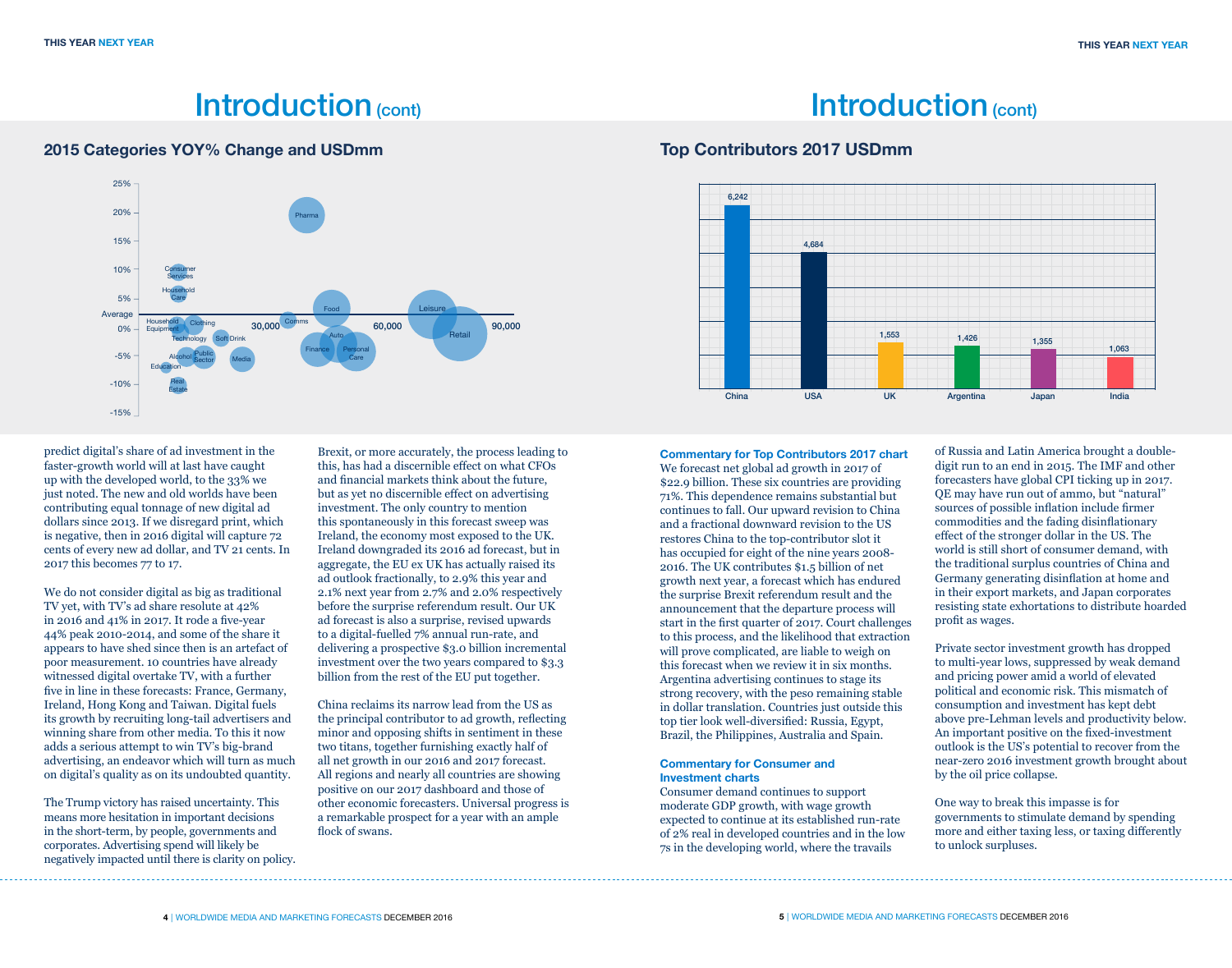## Introduction (cont)

### **Long-term ad forecasts**

|                                           | 2017f   | 2018f   | 2019f   | 2020f   | 2021f   |
|-------------------------------------------|---------|---------|---------|---------|---------|
| <b>North</b><br>America                   | 193,655 | 202,365 | 210,895 | 219,136 | 227,568 |
| YOY%                                      | 2.6     | 4.5     | 4.2     | 3.9     | 3.8     |
| Latin<br>America                          | 38,772  | 40,882  | 43,385  | 46,159  | 49,173  |
| YOY%                                      | 6.5     | 5.4     | 6.1     | 6.4     | 6.5     |
| Western<br>Europe                         | 94,847  | 97,455  | 100,321 | 103,159 | 105,923 |
| YOY%                                      | 3.0     | 2.7     | 2.9     | 2.8     | 2.7     |
| Central &<br>Eastern<br><b>Europe</b>     | 14,521  | 15,247  | 16,090  | 16,934  | 17,773  |
| YOY%                                      | 7.9     | 5.0     | 5.5     | 5.2     | 5.0     |
| Asia-Pacific<br>$\left(\text{all}\right)$ | 187,492 | 200,810 | 211,566 | 224,311 | 237,767 |
| YOY%                                      | 6.3     | 7.1     | 5.4     | 6.0     | 6.0     |
| <b>North Asia</b>                         | 99,896  | 108,226 | 116,167 | 124,273 | 132,572 |
| YOY%                                      | 7.1     | 8.3     | 7.3     | 7.0     | 6.7     |
| Asean                                     | 15,832  | 17,586  | 19,244  | 21,042  | 22,973  |
| YOY%                                      | 9.3     | 11.1    | 9.4     | 9.3     | 9.2     |
| <b>Middle East</b><br>& Africa            | 18,085  | 20,219  | 21,569  | 22,874  | 24,297  |
| YOY%                                      | 3.5     | 11.8    | 6.7     | 6.0     | 6.2     |
| World                                     | 547,371 | 576,979 | 603,827 | 632,573 | 662,501 |
| YOY%                                      | 4.4     | 5.4     | 4.7     | 4.8     | 4.7     |



This is intended merely for scenario planning. GDP forecasts know nothing of structural changes in media advertising, so neither can this model. . . . . . . . . . . .

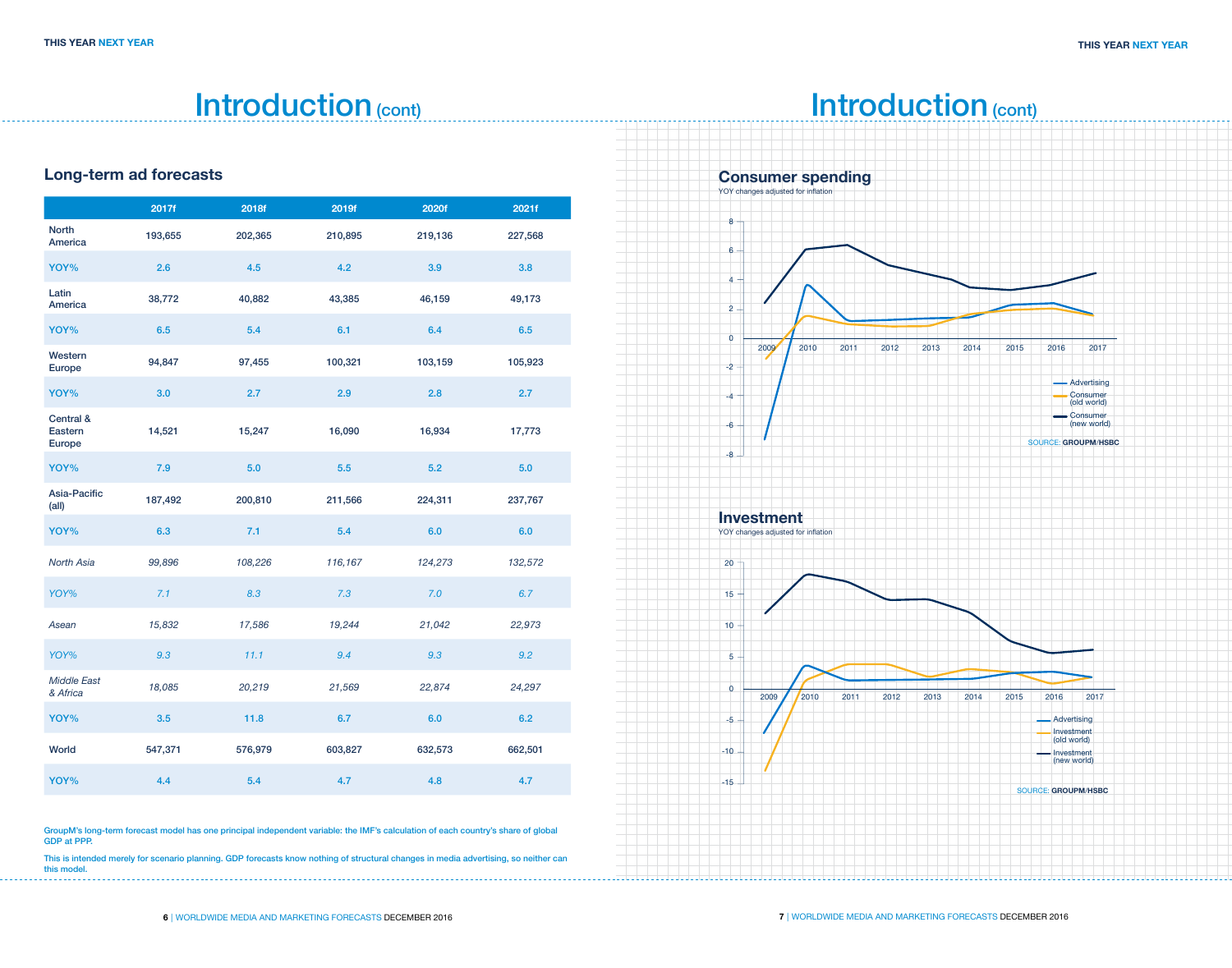# **India**

**The economy** should grow at 7.7%-7.9% in FY17-18 led by low interest rates, sustained urban demand and the impact of key reforms. Some risks to GDP growth remain, including the possibility of a rising current-account deficit (rising crude oil prices and sluggish exports) and muted private investment. Goods and Services Tax (GST) is expected to take force April-June 17. This may have a slight to moderate impact on consumer inflation.

**FMCG outlook mixed:** intense competition (food start-ups, Patanjali online shopping), increasing rural penetration and stronger mix of premium products could all lead to good media demand on the one hand, while higher input prices along with the inflationary impact of GST could dampen ad spend.

**E-commerce growth likely to taper:** as players consolidate and start-ups struggle to raise funds, focus on profits indicates muted advertising growth.

**Auto volume growth steady** at 8-12% aided by low penetration, cheap finance and growing real incomes. Set to become the world's third largest car market by 2018, India will see 20-30 new launches in 2017.

**Telecom growth moderate** as service provider margins come under pressure due to declining ARPU, hard-discount disruptors, long break-even on data services and high capex and spectrum spends. Smartphone shipment growth will slow down from peak of 35% to a more sedate 10%-20%. By 2018, there may be 90 million 4G subscribers using 180 million 4G devices. Tough competition among handset and service providers will continue, encouraging media spends.

**Banking sector:** expected to recover as public banks clean up bad loans and recapitalize; private investment likely to pick up. Retail lending (auto and home loans) and financial services expected to grow well.

#### **Medium-wise**

**TV:** FTA channels to add more inventory, niche genre to consolidate and HD-pure content to emerge in India.

**Print** to continue at a modest pace of growth in Hindi and other vernacular publications, while elections in four states and one union territory are expected to add incremental spends

**Digital** to witness higher emphasis on viewability metrics and outcome-based optimization. Nonhuman traffic and ad blocking to intensify, making advertisers rationalize digital budgets. OTT ad spends to grow as internet speeds improve and catch-up; TV gains ground. Mobile and video ads to continue to be growth drivers; online audience and content consumption to grow enormously as 4G gets implemented .

**Radio:** phase 3 rollout completes in 2017. Higher growth expected on increased supply (full year impact of new stations).

**OOH** to witness good traction from sectors addressing rural audience and premium niche audience.

**Cinema** consolidation has led to infrastructure investment. Growing acceptance of premium Indian and Hollywood content by advertisers augurs well for the medium.

Despite growth ahead of China, inflation is comfortably on track to meet the RBI's 5% target for early 2017, aggregate public debt is stable, and the trade deficit remains around 1% of GDP and easily covered by inward investment.

Rural demand is supported by a return to normal rains after two years' drought, which keeps food price inflation in check. Citi notes healthy demand in two-wheel transport, tractors, fuel and money velocity. Urban demand is supported by public sector wage rises, ample credit headroom, and inward investment, again evidenced in Citi's index in car sales and fuel.

India hopes the new, reforming General Sales Tax will take effect in April 2017. It may stoke short-term inflation but its long-term effect will be beneficial, introducing singlemarket efficiency and broadening the tax-capture base. Beyond our own 2017 forecast horizon, HSBC anticipates GST lifting the annual GDP "speed limit" nearly a point.



SOURCE: **GROUPM**



**% Shares of media**